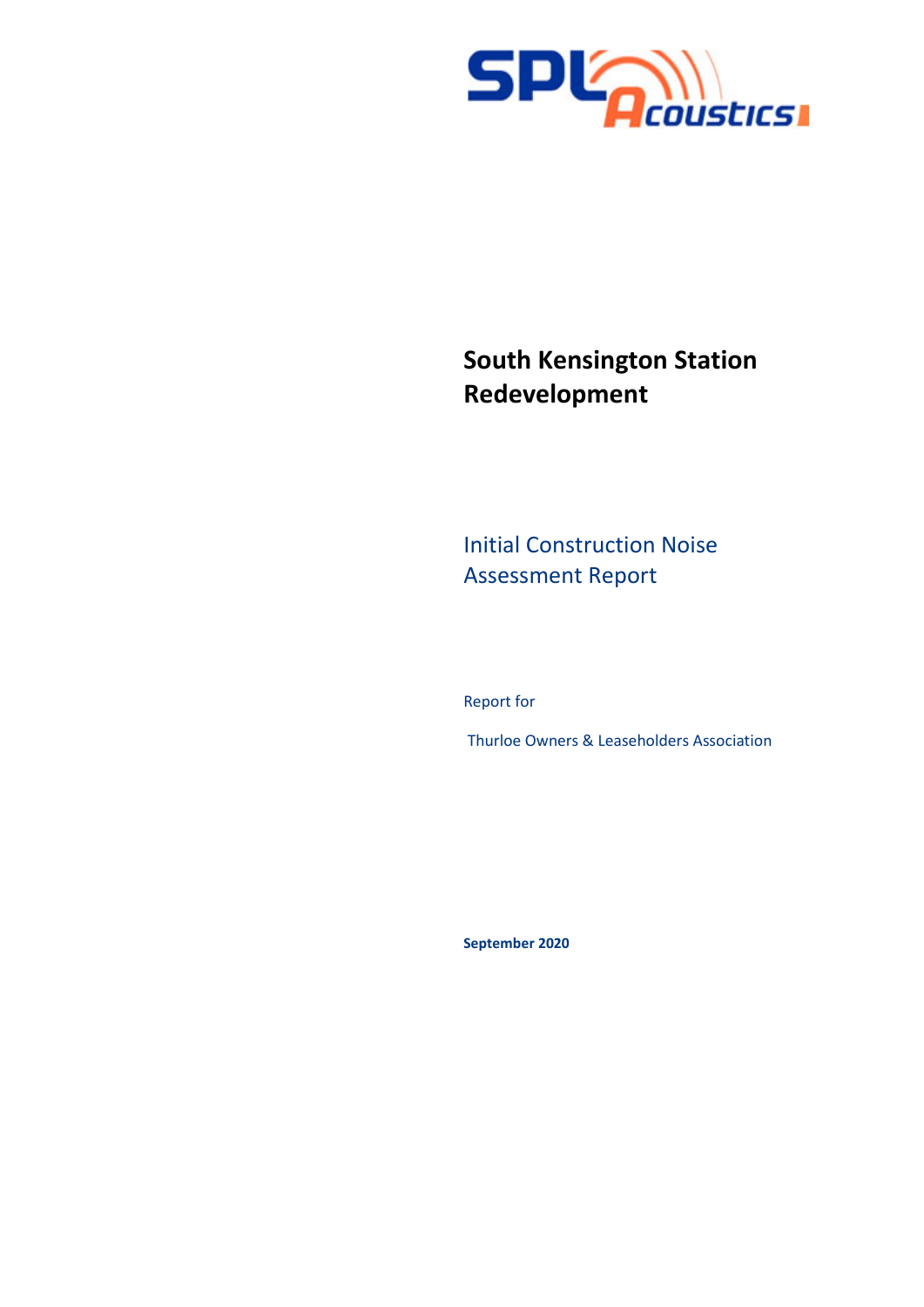|         | <b>SPL Acoustics Consultants Limited</b><br>33 Springwell Lane<br>Whetstone<br>Leicester<br>LE8 6LT |
|---------|-----------------------------------------------------------------------------------------------------|
|         | Tel: 0116 2887186<br>www.spalacoustics.co.uk                                                        |
| Title:  | <b>Potential Construction Noise Assessment</b>                                                      |
| Client: | Thurloe Owners & Leaseholders Association                                                           |
| Status: | Final                                                                                               |
| Date:   | September 2020                                                                                      |

| <b>Issue number:</b> | 3 | <b>Name</b>                   |
|----------------------|---|-------------------------------|
| Prepared             |   | Sunil Patel CPhys MInstP MIOA |
| Checked              |   | <b>Robert Peirce MIOA</b>     |
| Approved             |   | <b>Robert Peirce MIOA</b>     |

#### **Document Revision Record**

| <b>Issue number</b> | Date              | <b>Revision details</b>   |
|---------------------|-------------------|---------------------------|
|                     | 04 September 2020 | Original issue.           |
|                     | 04 September 2020 | <b>Minor Updates</b>      |
|                     | 09 September 2020 | Additional Receptor added |

SPL Acoustics Limited has prepared this report in accordance with the instructions of the above-named client for their sole and specific use. Any third parties who may use the information contained herein do so at their own risk.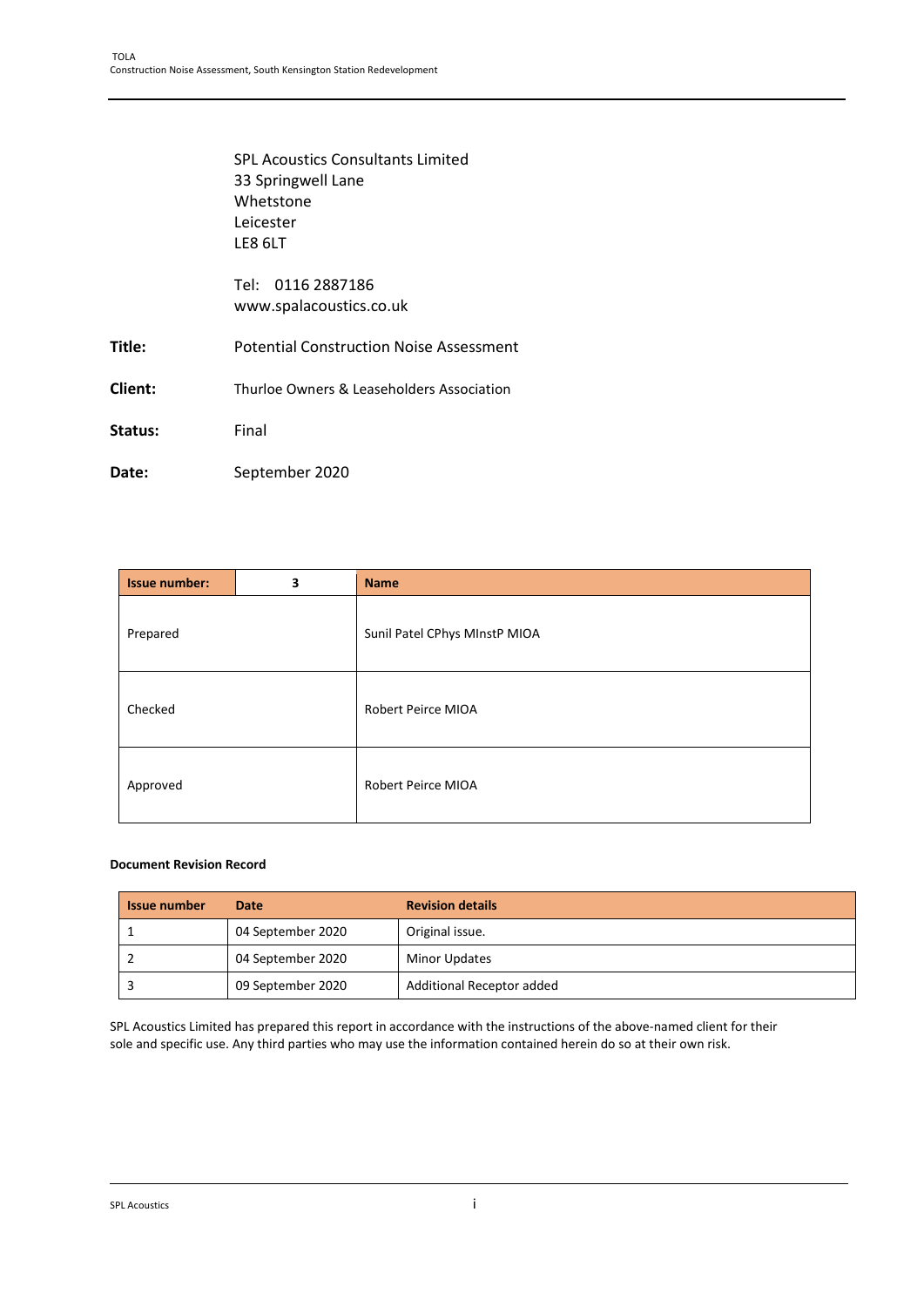## **Contents**

| 1.0 |  |
|-----|--|
| 2.0 |  |
| 3.0 |  |
| 4.0 |  |
| 5.0 |  |

# **Appendices**

| <b>Appendix A</b> | <b>Introduction to Noise</b> |
|-------------------|------------------------------|
| <b>Appendix B</b> | <b>Noise Survey Details</b>  |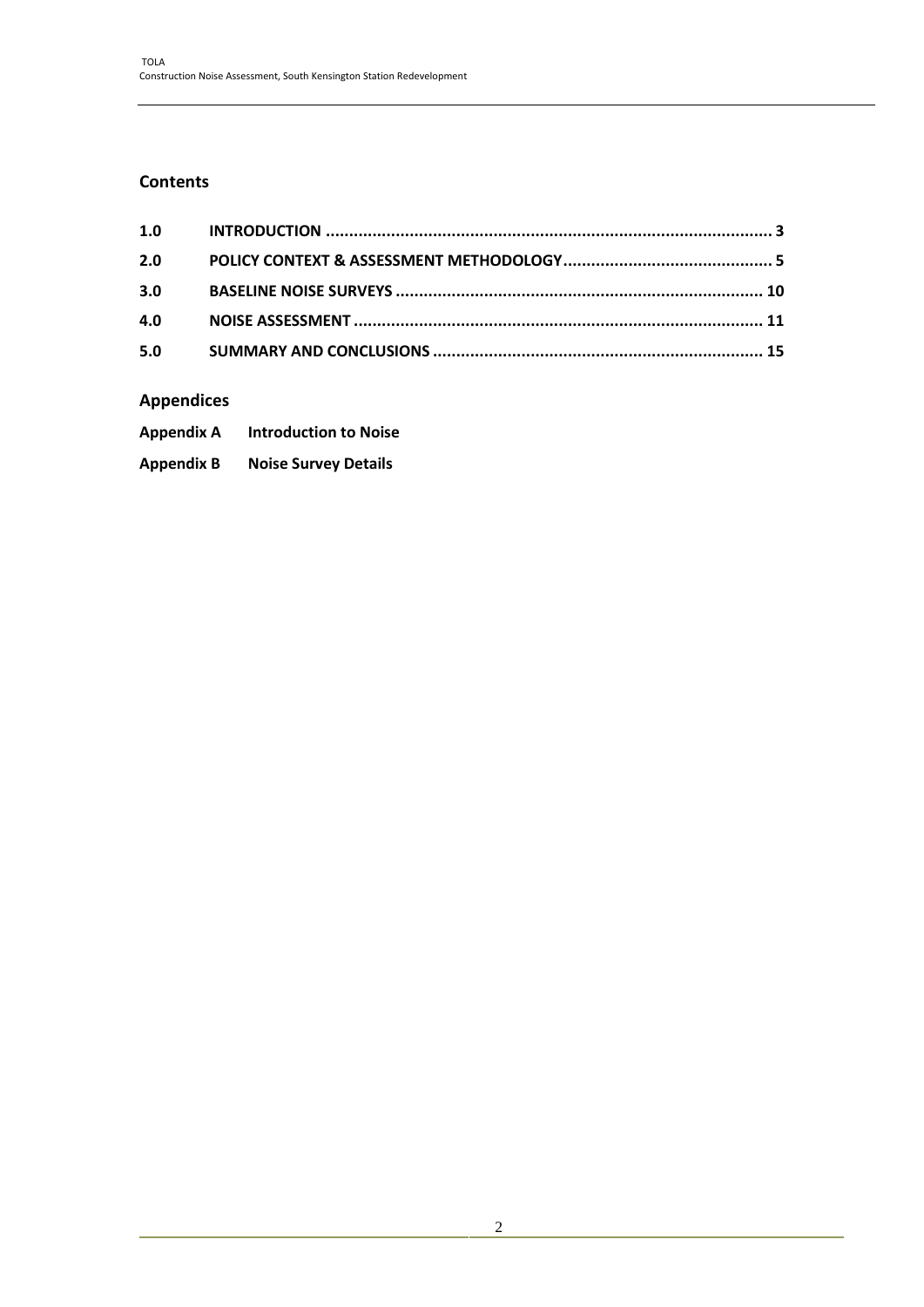## **1.0 INTRODUCTION**

SPL Acoustics Ltd has been commissioned by the Thurloe Owners & Leaseholders Association (TOLA) to advise them on the potential construction noise issues for the proposed South Kensington Station Redevelopment.

The proposed site covers an area of approximately 0.8 hectares and is bounded by Thurloe Street to the North, Thurloe Square to the East, Pelham Street to the South and Cromwell Place to the West (the redevelopment site is presented in Figure 1). The development proposals have been submitted to the Royal Borough of Kensington and Chelsea (RBKC) planning department under reference PP/20/03216 (and LB/20/03217) in July 2020, in summary the proposals are:

*"Mixed use development of the land around South Kensington Station providing for: the demolition and redevelopment of the Bullnose (including Use Classes A1, A2, A3 and B1), demolition and facade retention of the Thurloe Street Building, refurbishment of the retail facades along Thurloe Street, refurbishment of the Arcade, construction of a building along Pelham Street comprising of residential use (Use Class C3), retail use (A1, A2 and A3), and Office use (use Class B1), construction of a building along Thurloe Square to provide for Use Class C3, alterations to South Kensington Station to provide for Step-free access to the District and Circle Lines and fire escape, including consequential alterations to the layout of the Ticket Hall, construction of two retail facades within the Subway, and other works incidental to the application proposal"*

This assessment utilises the noise survey data gathered by PC Environmental Ltd (PCE, August 2020) and further assess the demolition aspects of the Bullnose/Thurloe St as well as the night-time piling for the proposed podium/deck works adjacent to Thurloe Bridge/Pelham Place.

This Report is necessarily technical in nature and contains terminology relating to acoustics and noise. Therefore, a glossary together with a brief introduction to the subject of noise has been provided in Appendix A.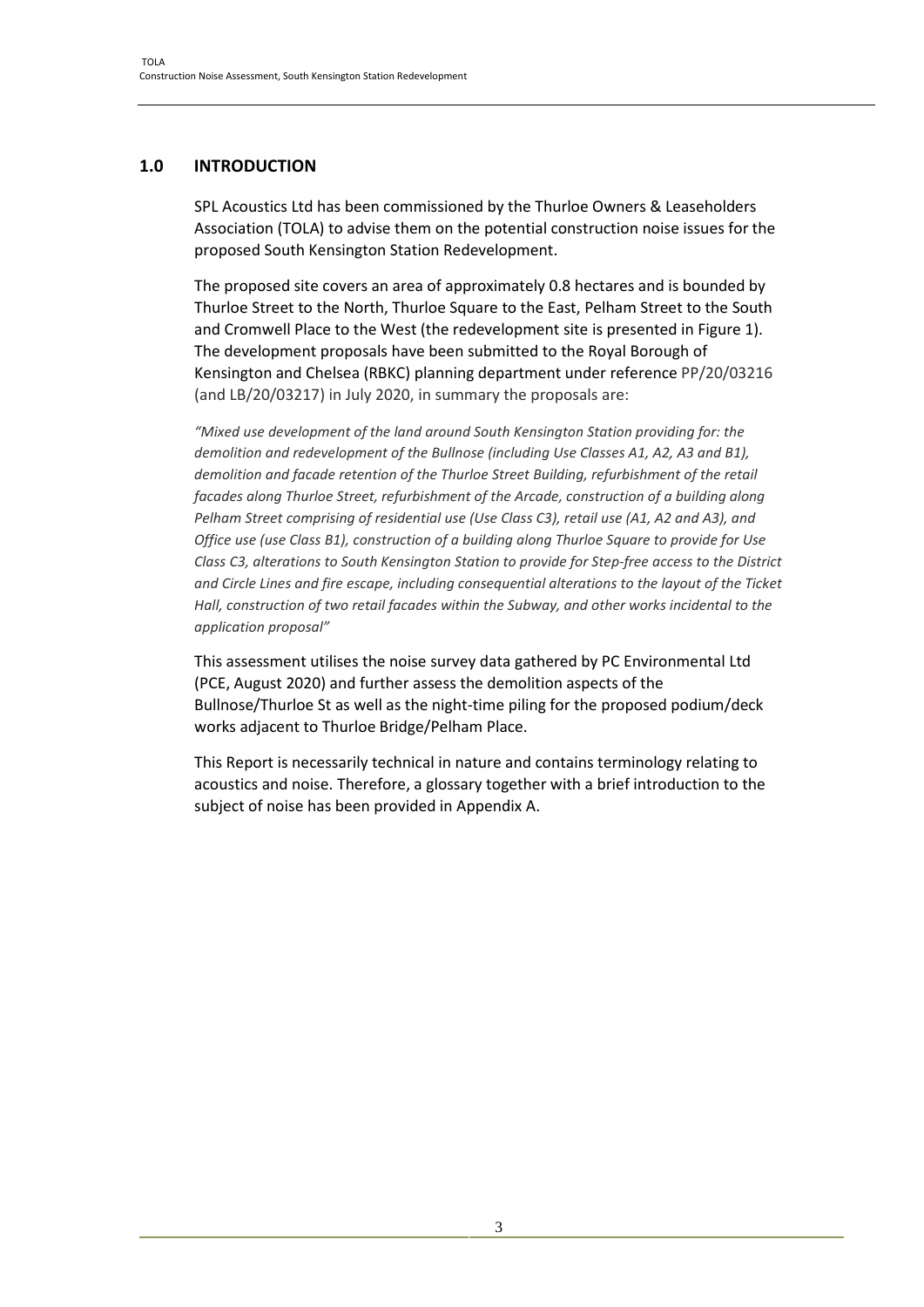# **Figure 1 Application Site**

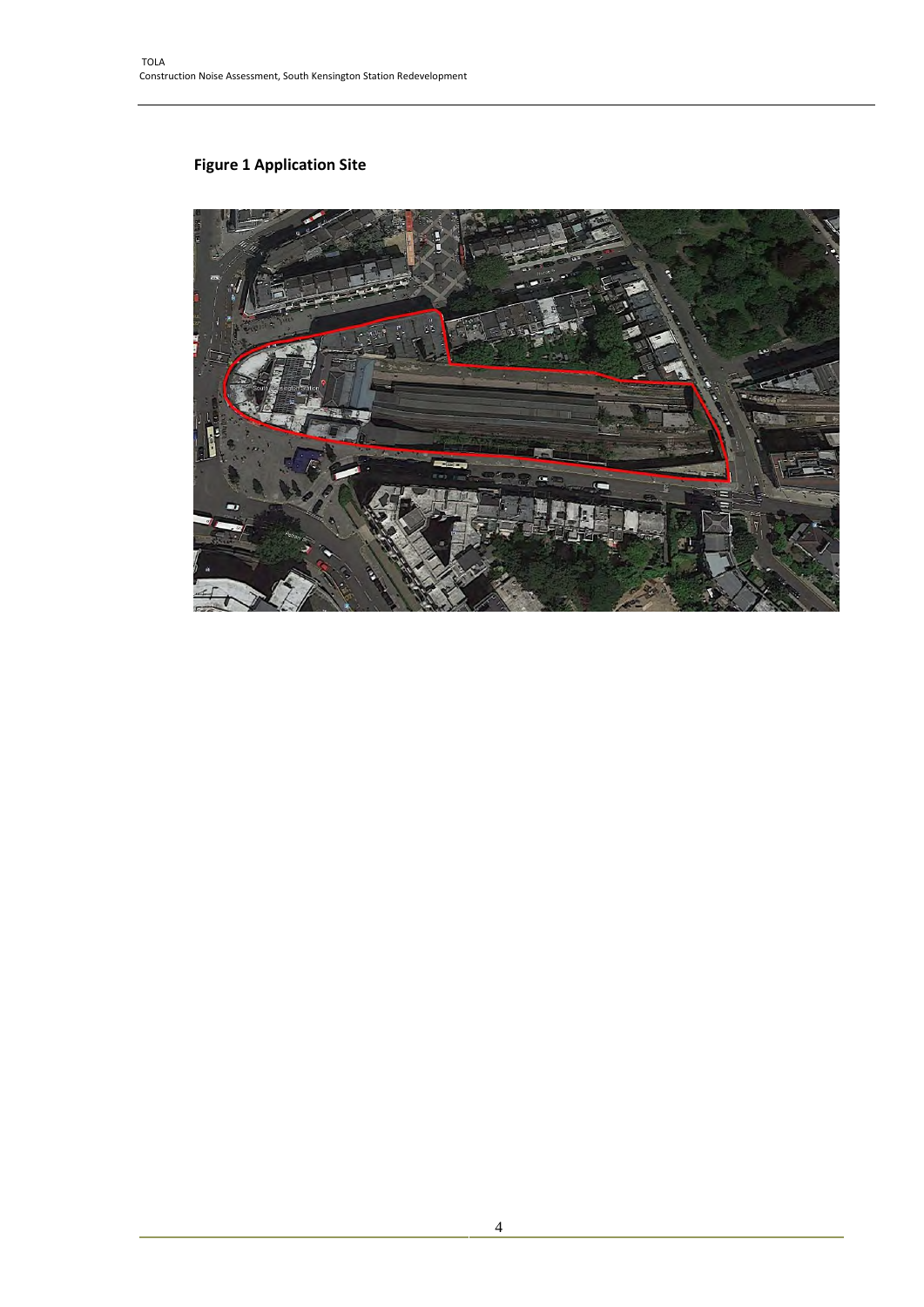# **2.0 POLICY CONTEXT & ASSESSMENT METHODOLOGY**

## **2.1 National planning policy framework (England)**

The National Planning Policy Framework (NPPF) was initially published on March 27th 2012, with an updated version published in February 2019. It sets out the Government's planning policies for England and attempts to summarise in a single document all previous national planning policy advice. Taken together, these policies articulate the Government's vision of sustainable development, which should be interpreted and applied locally to meet local aspirations.

The NPPF sets out the Government's requirements for the planning system only to the extent that it is relevant, proportionate and necessary to do so. It provides a framework within which local people and their accountable councils can produce their own distinctive local and neighbourhood plans, which reflect the needs and priorities of their communities.

Under Section 15; Conserving and enhancing the natural environment, the following is stated:

Planning policies and decisions should contribute to and enhance the natural and local environment by:

*preventing new and existing development from contributing to, being put at unacceptable risk from, or being adversely affected by, unacceptable levels of soil, air, water or noise pollution or land instability. Development should, wherever possible, help to improve local environmental conditions such as air and water quality, taking into account relevant information such as river basin management plans* (paragraph 170e)

The document goes on to state:

Planning policies and decisions should aim to:

- *mitigate and reduce to a minimum potential adverse impacts resulting from noise from new development – and avoid noise giving rise to significant adverse impacts on health and the quality of life;*
- *identify and protect tranquil areas which have remained relatively undisturbed by noise and are prized for their recreational and amenity value for this reason; and*
- *limit the impact of light pollution from artificial light on local amenity, intrinsically dark landscapes and nature conservation* (Paragraph 180)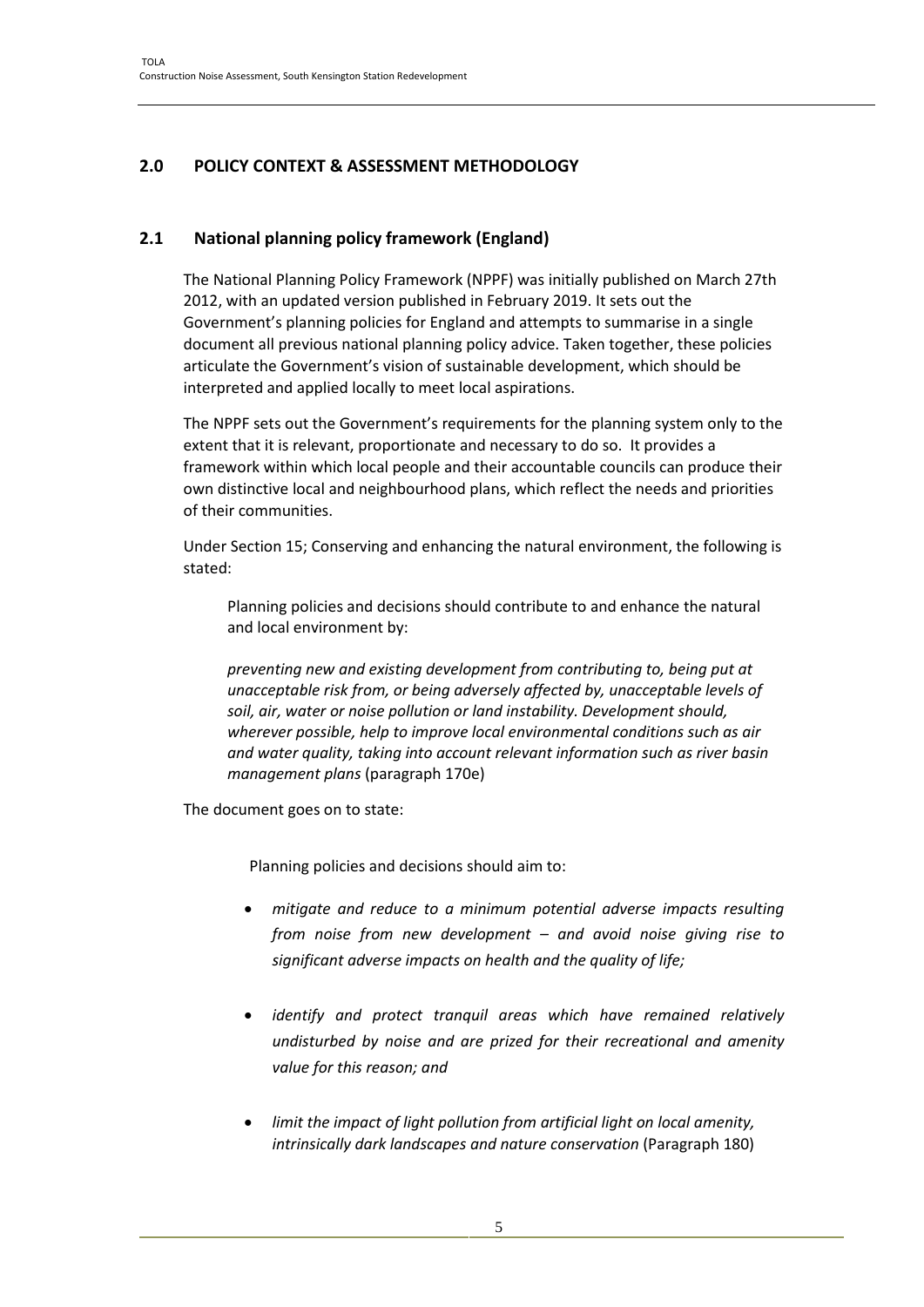As stated above, this document makes reference to avoiding noise generation from new developments that would adversely impact on health and quality of life. It effectively supersedes Planning Policy Guidance (PPG) 24 but does not set absolute criteria. As a result, the guidance and criteria in other relevant documents have been adopted, as a point of specific reference.

#### **NPSE**

The Noise Policy Statement for England is published by the Department for Environment, Food and Rural Affairs (Defra) and sets out the approach to noise within the Government's sustainable development strategy.

The significance of impacts from noise within the NPSE are defined as follows:

There are two established effects that are currently being applied to noise impacts, for example, by the WHO. These are:

NOEL – No Observed Effect Level

 *This is the level below which no effect can be detected. In simple terms, below this level, there is no detectable effect on health and quality of life due to the noise.*

LOAEL – Lowest Observed Adverse Effect Level

 This is the level above which adverse effects on health and quality of life can be detected*.*

Extending the above concepts, the NPSE defines the following:

SOAEL – Significant Observed Adverse Effect Level

 *This is the level above which significant adverse effects on health and quality of life occur.*

In March 2014, the Department for Communities and Local Government (DCLG) released its *Planning Practice Guidance* (*PPG*) web-based resource to support the NPPF. This guidance introduced the concepts of NOAEL (No Observed Adverse Effect Level), and UAEL (Unacceptable Adverse Effect Level). NOAEL differs from NOEL in that it represents a situation where the acoustic character of an area can be slightly affected (but not such that there is a perceived change in the quality of life). UAEL represents a situation where noise is '*noticeable*', '*very disruptive'* and should be '*prevented*' (as opposed to SOAEL, which represents a situation where noise is '*noticeable*' and '*disruptive*', and should be '*avoided*)'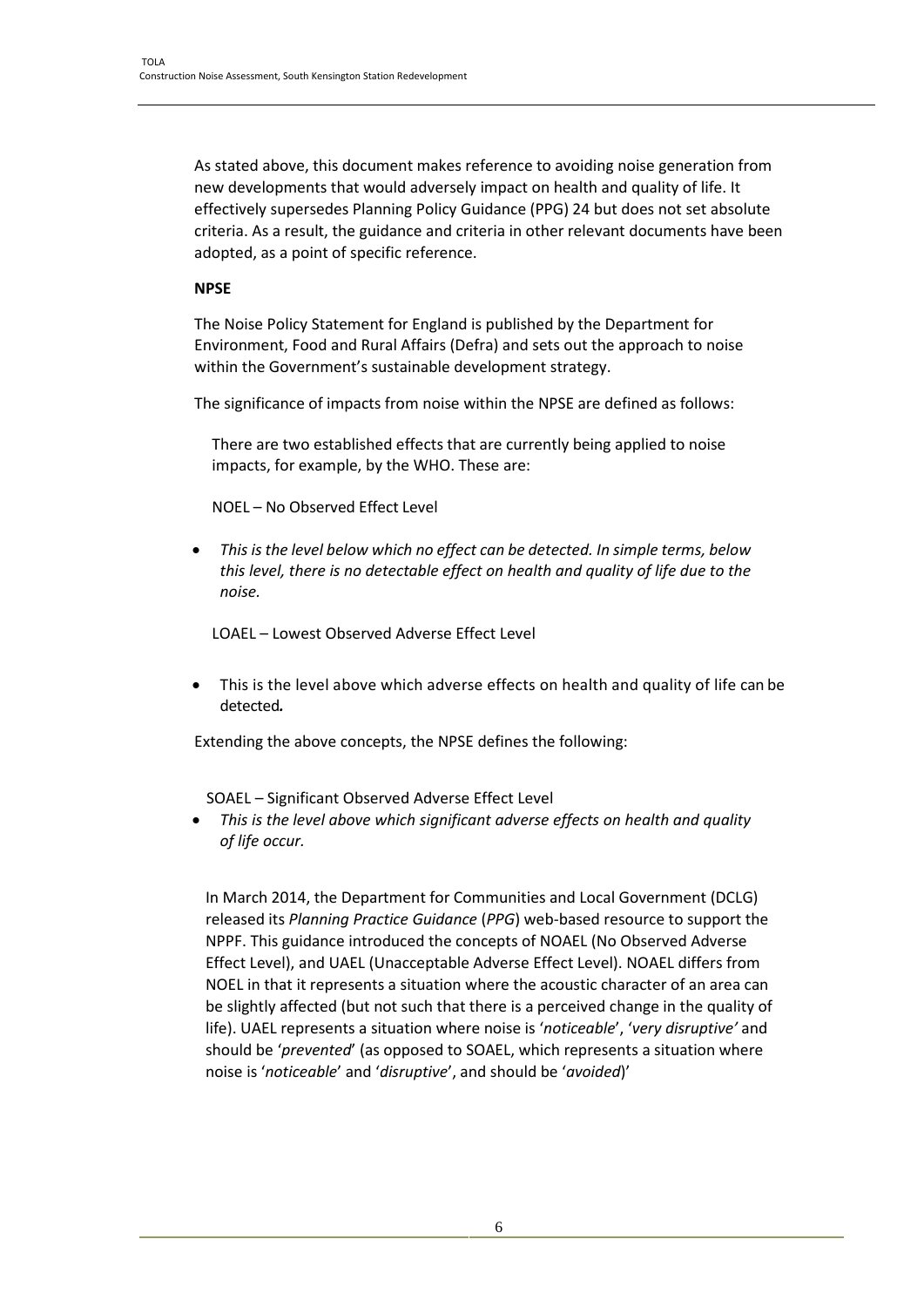The three aims of the NPSE are stated as:

- *Avoid significant adverse impacts on health and quality of life from environmental, neighbour and neighbourhood noise within the context of Government policy on sustainable development.*
- *Mitigate and minimise adverse impacts on health and quality of life from environmental, neighbour and neighbourhood noise within the context of Government policy on sustainable development.*
- *Where possible, contribute to the improvement of health and quality of life through the effective management and control of environmental, neighbour and neighbourhood noise within the context of Government policy on sustainable development*

## **2.2 BS5228:2009+A1:2014 'Construction Code of Practice for noise & vibration control on construction & open sites'**

Noise levels generated by construction plant and activities have the potential to impact upon nearby noise-sensitive receptors.

BS5228 sets out an appropriate methodology for predicting, assessing and controlling noise levels arising from a wide variety of construction plant and related activities. As such, it can be used to predict noise levels arising from the operations at proposed construction sites. BS5228 also sets out tables of sound power levels generated by a wide variety of construction plant to facilitate such predictions.

The magnitude of the potential impact on sensitive receptors would depend upon a number of variables, the following of which are of particular relevance to this assessment:

- The amount of noise generated by plant and equipment being used at the site, generally expressed as a sound power level;
- The periods of operation of the plant at the site, known as the 'on-time';
- The distance between the noise source and the receptor, known as the 'stand-off';
- The attenuation due to ground absorption or barrier screening effects; and
- The reflection of noise due to the presence of hard vertical faces such as walls.

In order to determine the likely effect of noise during construction of the proposed development, noise predictions have been carried out in accordance with the procedures presented in BS5228, taking full account of BPM. The prediction method described in BS5228 comprises taking the source noise level of each item of plant and correcting it for the following variables: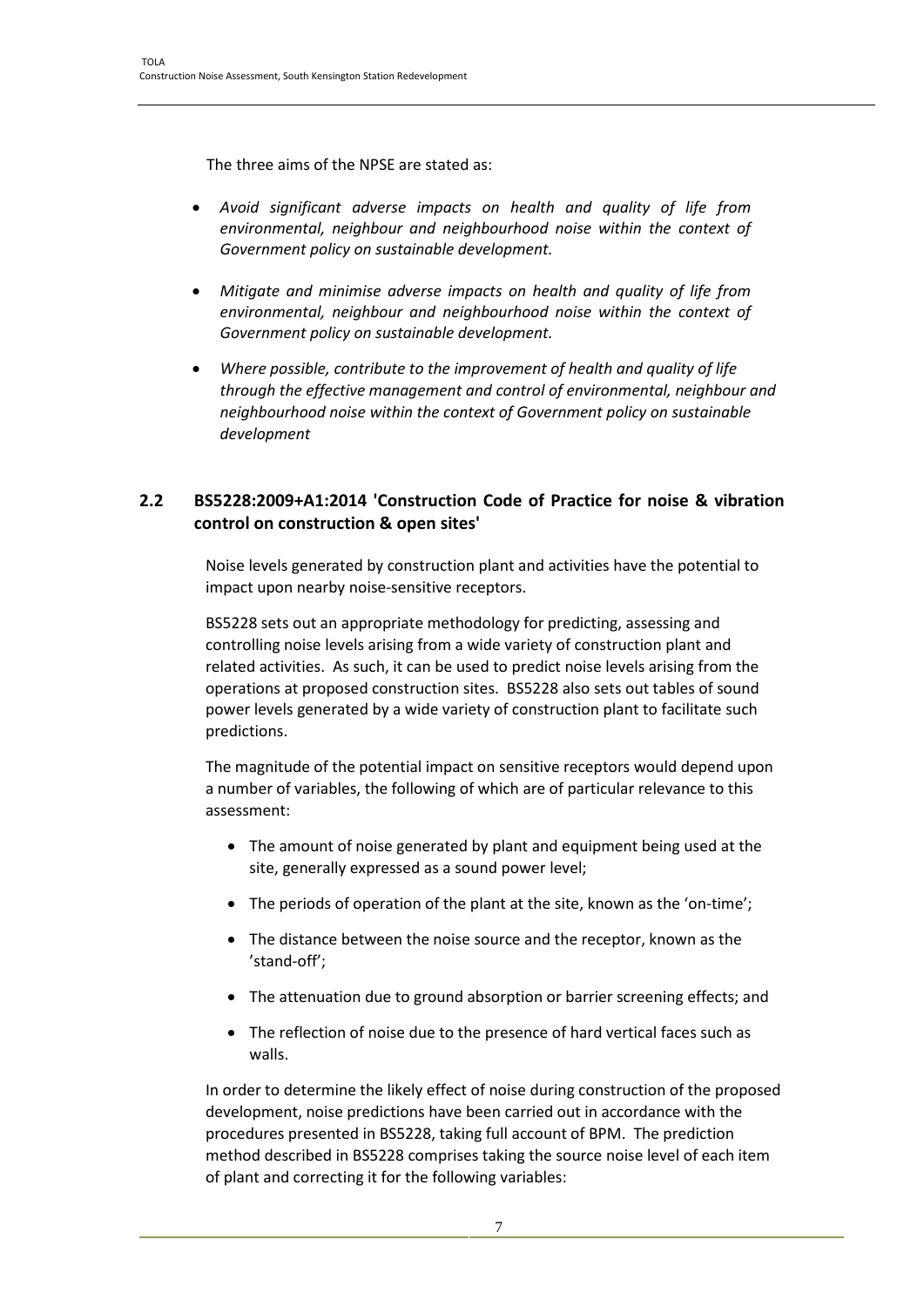- Distance effects between source and receiver:
- Percentage operating time of the plant;
- Barrier attenuation effects;
- Ground absorption; and
- Facade corrections.

BS5228 gives several examples of acceptable limits for construction noise. In particular, paragraph E.3.2 describes Example Method 1 (The ABC Method), which considers the existing ambient noise environment (the LAeq noise level environment) at the neighbouring sensitive receptors and identifies levels that if exceeded would be considered to result in a significant adverse effect and is noted to apply to residential receptors only.

Table E.1 of BS5228 sets out significance effect threshold values at receptors. The process for determining this requires the determination of the ambient noise level at the relevant receptor (rounded to the nearest 5dB), which is then compared to the total noise level, including the predicted construction noise level. If the combined noise level exceeds the appropriate category value, then the impact is deemed to be significant. The relevant statistics from Table E.1 are set out in Table 1 below: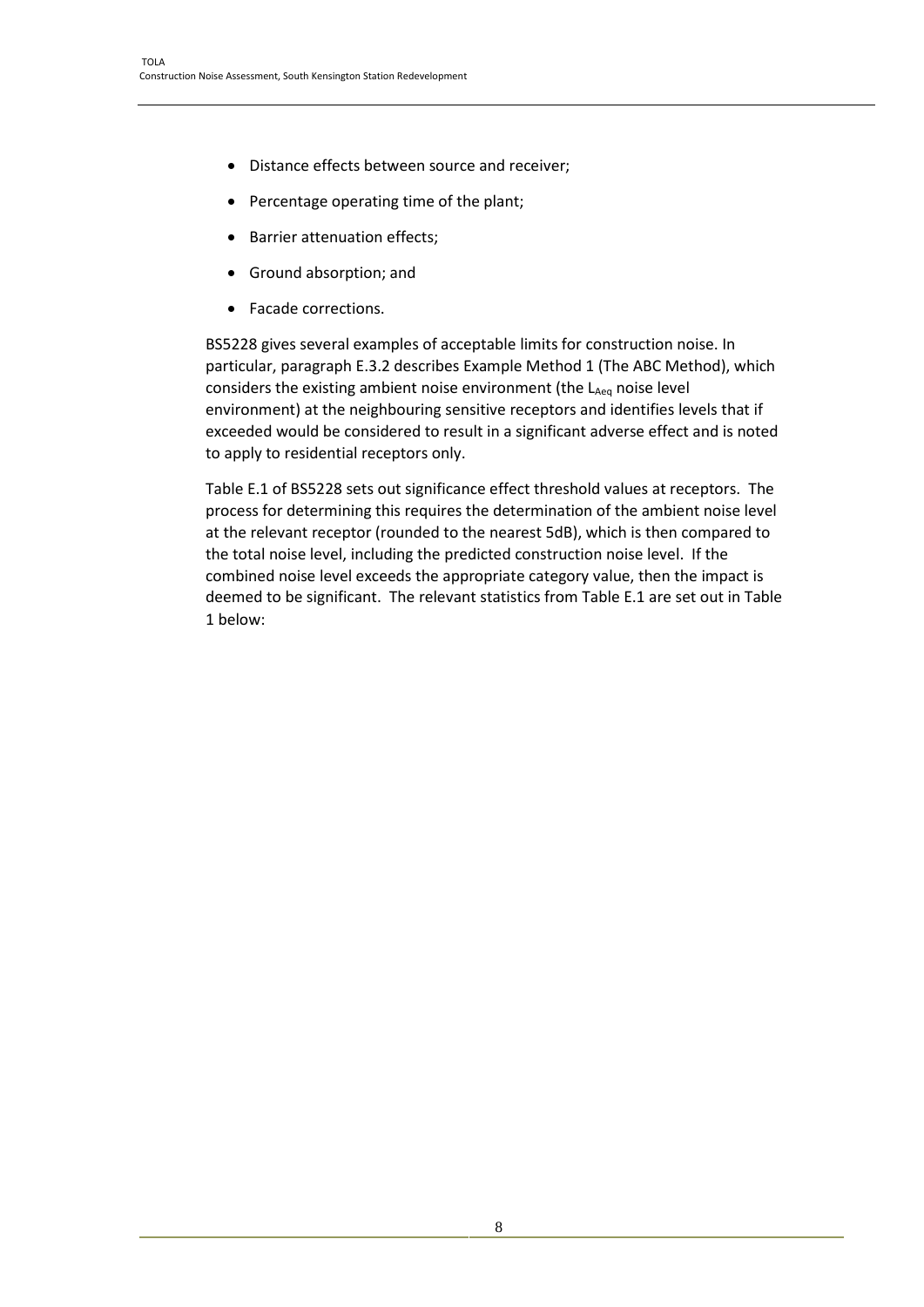| <b>Assessment category and threshold value</b>                 | Threshold value, in decibels - dB(A) |                   |                   |  |
|----------------------------------------------------------------|--------------------------------------|-------------------|-------------------|--|
| period<br>$(L_{Aeq})$                                          | <b>Category A</b>                    | <b>Category B</b> | <b>Category C</b> |  |
| Daytime (0700 to 1900 hrs) and Saturdays<br>(0700 to 1300 hrs) | 65                                   | 70                | 75                |  |
| Evenings & Weekends                                            | 55                                   | 60                | 65                |  |
| Night-time (2300 to 0700 hrs)                                  | 45                                   | 50                | 55                |  |

#### **Table 1 Construction Noise Impact Significance Criteria**

*NOTE 1 A significant effect has been deemed to occur if the total LAeq noise level, including construction, exceeds the threshold level for the Category appropriate to the ambient noise level.*

*NOTE 2 If the ambient noise level exceeds the threshold values given in the table (i.e. the ambient noise level is higher than the above values), then a significant effect is deemed to occur if the total LAeq noise level for the period increases by more than 3 dB due to construction activity.*

*NOTE 3 Applied to residential receptors only.*

*A) Category A: threshold values to use when ambient noise levels (when rounded to the nearest 5 dB) are less than these values.*

*B) Category B: threshold values to use when ambient noise levels (when rounded to the nearest 5 dB) are the same as category A values.*

*C) Category C: threshold values to use when ambient noise levels (when rounded to the nearest 5 dB) are higher than category A values.*

In addition to the above method of assessing impacts, BS 5228 also suggests the 5 dB(A) change method. This states that noise levels generated by construction activities are deemed to be significant if the total noise (pre-construction ambient noise plus construction noise) exceeds the pre-construction ambient noise by 5 dB or more, subject to lower cut-off values of 65 dB, 55 dB and 45 dB LAeq, Period, from construction noise alone, for the daytime, evening and night-time periods, respectively; and a duration of one month or more, unless works of a shorter duration are likely to result in significant impact.

For the purposes of assessment, the above threshold values for each Category are interpreted as SOAEL. The UAEL is defined as being 10 dB above the Category C threshold values (residential use).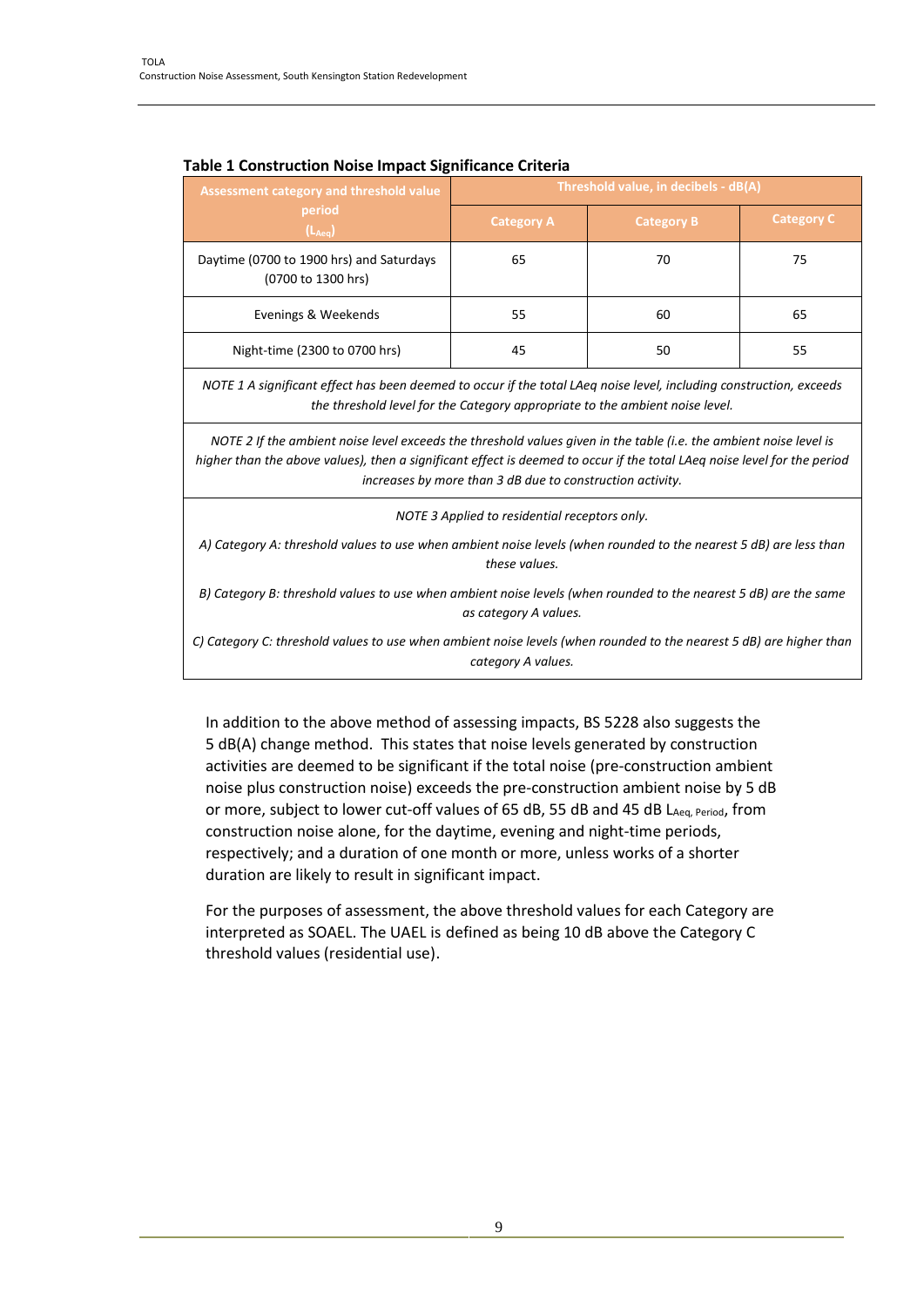## **3.0 BASELINE NOISE SURVEYS**

#### **3.1 Noise Survey Results**

Several surveys at various locations were conducted by PCE in August 2020 which are reproduced below:

Environmental noise measurements were carried out over several consecutive days and nights at a total of four locations (for TOLA) around the proposed development site. The measurements of concern to this report were carried out in July and August 2020 at the following locations:

- 3rd floor front facade of 25 Thurloe Street
- 1st floor rear façade of 18 Thurloe Street
- Ground floor rear façade of 51 Thurloe Square
- 1st floor façade of 29 Pelham Place (overlooking Pelham Street)

Full details of the equipment that was used for the surveys, their locations (including photographs) and graphical results are given in Appendix A at the end of the PCE report.

The summary results of the noise surveys are presented below in Table 3 (detailed data in graphical format is presented in Appendix B). Piling is expected to be undertaken at night (0050 to 0500 hrs) for podium/deck build adjacent to Pelham St/Place/Thurloe Bridge/Thurloe Square and therefore the existing ambient  $L_{Aeq,T}$ noise levels during these periods is also reported below.

| Location                                         | Day (0700<br>to 1900 hrs) | <b>Evening</b><br>(1900 to<br>2300 hrs) | <b>Night (0700</b><br>to 2300<br>hrs) | <b>Night</b><br>(0045 to<br>0500 hrs<br>Mon/Fri) |
|--------------------------------------------------|---------------------------|-----------------------------------------|---------------------------------------|--------------------------------------------------|
|                                                  |                           | $L_{Aea,T}$ dB                          |                                       |                                                  |
| 3rd floor front façade of 25 Thurloe St          | 58.6                      | 58.1                                    | 52.1                                  | 49.1                                             |
| 1st floor rear facade of 18 Thurloe St           | 60.1                      | 60.0                                    | 55.8                                  | 51.6                                             |
| Ground floor rear façade of 51 Thurloe<br>Square | 59.0                      | 58.8                                    | 53.0                                  | 45.0                                             |
| 1st floor facade of 29 Pelham Place              | 67.2                      | 66.7                                    | 60.1                                  | 56.7                                             |

### **Table 2: Noise Measurement Results**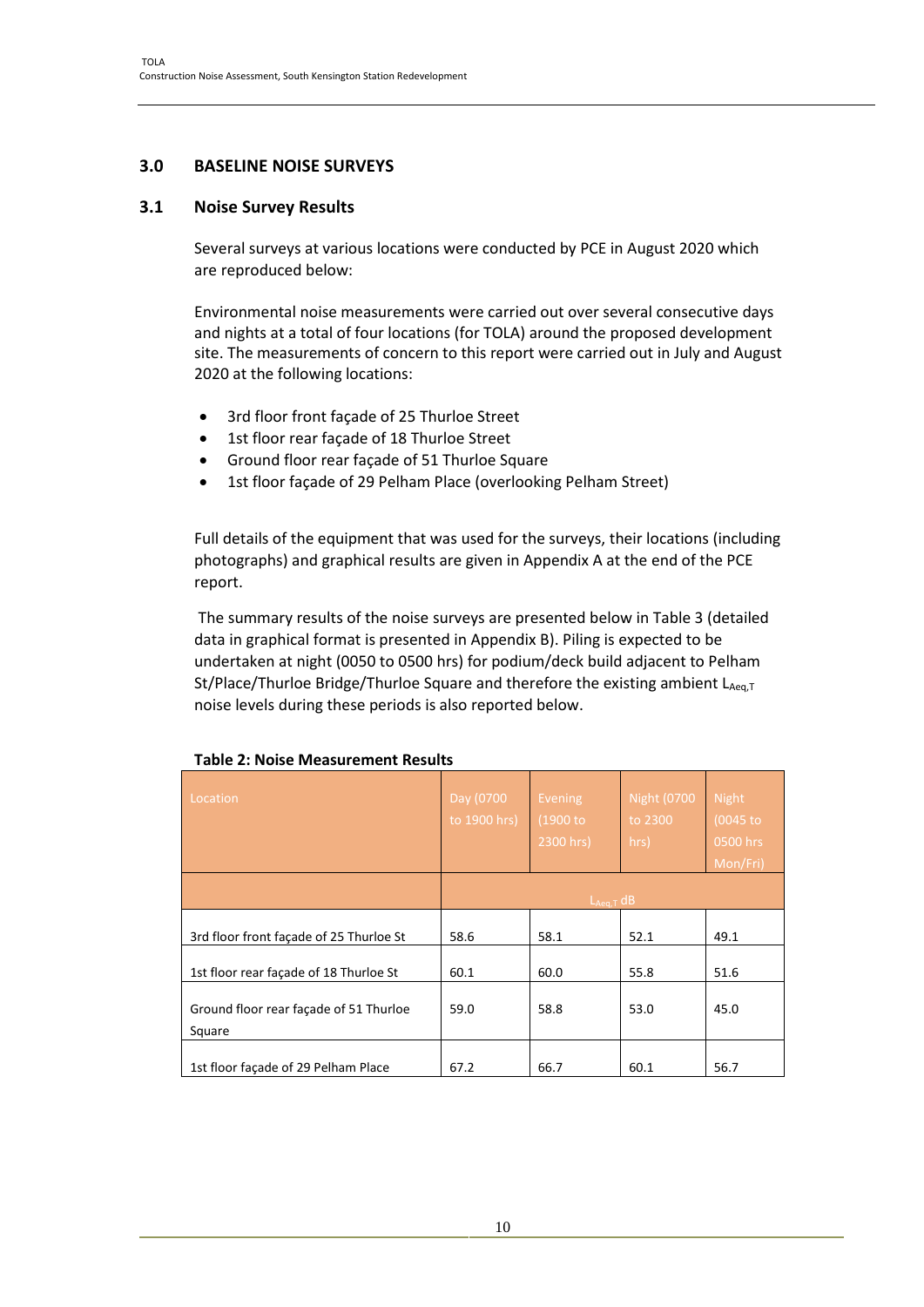## **4.0 NOISE ASSESSMENT**

#### **4.1 Daytime Demolition & Night-time Piling Works**

To assess the potential construction noise effects of the redevelopment, reference is made to the Outline Construction Environmental Management Plan (CEMP) prepared by Gardiner & Theobald LLP (GTMS) on behalf of Native Land (Kensington) Limited, TTL South Kensington Properties Limited and London Underground. A more detailed assessment of construction noise and vibration is likely to be issued by the above parties in due course. However, to address the potential noise issues that are of concern to TOLA, this assessment considers assumed plant/locations for the demolition and night-time piling.

Noise data for each plant item has been taken from the lists of typical noise data given in the appendices of BS5228. The approximate locations of plant during respective phases of the demolition and construction have been taken from drawings contained in Appendix A of the CEMP. The plant items assumed to be utilised in each phase are summarised in below. The CFA piling rig shown below is included here is a mitigating factor.

*Daytime works: 3x Breakers and 3x Areas of general demolition works within Thurloe Street development with a further 2x areas of general demolition works in the Bullnose. 2x fixed cranes located next to the Bullnose and Thurloe Street, along with loading/unloading lorries at the two bays adjacent to Thurloe Street and the Bullnose. Subsequent daytime Piling works/concrete operations at the Bullnose (1xCFA rig) and at the rear façade of the proposed redevelopment at the rear of Thurloe Street has also been included.*

*Night-time works: 1x CFA piling rig and 2 mini-piling rigs and 2x concrete pumps (one set of equipment is located at street level in the south east corner of the site with the second at track level to the west). 2x fixed cranes, along with loading/unloading lorries and concrete lorries on Pelham Street.*

The equipment noise levels are shown in Table 3.

| Equipment                 | <b>Noise</b><br>Level, LAeg.T<br>dB @10m | <b>BS5228 Ref</b>       |
|---------------------------|------------------------------------------|-------------------------|
| <b>Hand Tools</b>         | 69                                       | Table C1.19             |
| <b>CFA Piling</b>         | 80                                       | Table C3.22             |
| Mini Piling Rig           | 75                                       | Table C3.17             |
| <b>Fixed Crane</b>        | 77                                       | Table C4.49             |
| Concrete Pump             | 78                                       | Table C3.25             |
| Concrete Lorry            | 80                                       | Table C4.20             |
| <b>Welding Machines</b>   | 73                                       | Table C3.32             |
| Saw                       | 85                                       | Table C4.71             |
| Grinder                   | 80                                       | Table C <sub>4.93</sub> |
| Nail Gun                  | 73                                       | Table C <sub>4.95</sub> |
| Hand-held Breaker         | 95                                       | Table C5.6              |
| Lorry (Loading/unloading) | 80                                       | Table C <sub>2.34</sub> |

#### **Table 3 Equipment Noise Levels**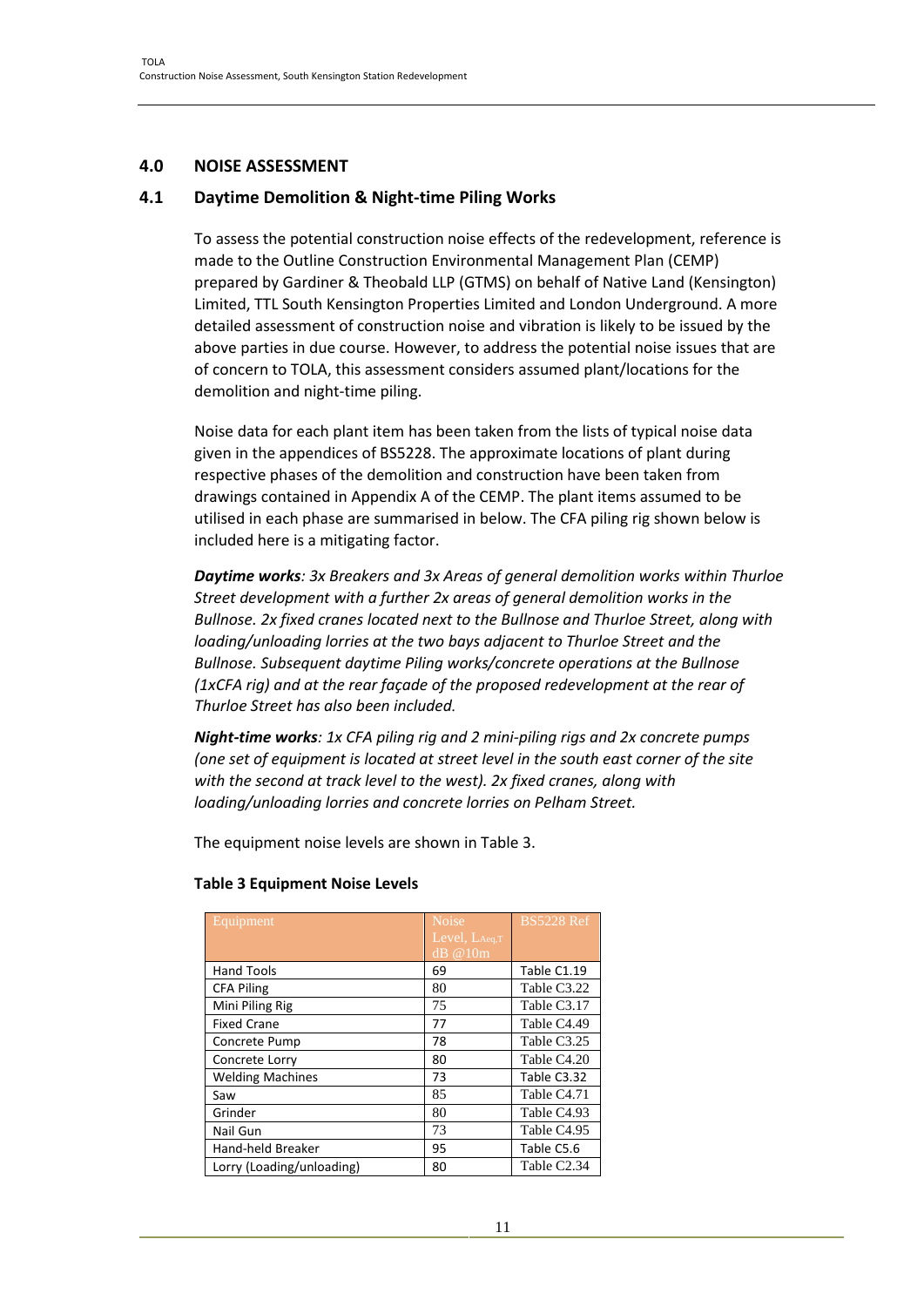The above works were processed using the computer modelling suite IMMI2020 and together with other pertinent site data such as the topography, existing or natural acoustical screens such as mounds/buildings as well as the outline mitigation measures presented in the CEMP etc, noise levels were computed at the façade of the five properties of interest to TOLA. Further, the noise mitigation measures also include the retained façade (windows blocked up) of the Thurloe Street properties that are due for demolition (at the rear of the retained façade).

The night-time piling operations are separated into Phase 1 and Phase 2. Phase 1 assumes the use of CFA piling operations at street level adjacent to 52 Thurloe Square as well as ancillary operations attributed to cranes and concrete operations. Phase 2 uses the mini-pile operations at platform level as well as other piling/ancillary operations adjacent to Pelham Street.

| Location                                           | <b>Daytime</b><br><b>Demolition</b><br><b>Works</b> | <b>Daytime</b><br><b>Piling Works</b> | Night-time<br>Piling Phase 1<br><b>Works</b> | Night-time<br><b>Piling Phase 2</b><br><b>Works</b> |
|----------------------------------------------------|-----------------------------------------------------|---------------------------------------|----------------------------------------------|-----------------------------------------------------|
|                                                    |                                                     |                                       | $L_{Aea.T}$ dB                               |                                                     |
| 3rd floor front facade of 25 Thurloe St            | 75.4                                                | 69.6                                  | 55.1                                         | 57.1                                                |
| 1 <sup>st</sup> floor rear facade of 18 Thurloe St | 65.4                                                | 80.9                                  | 67.0                                         | 68.7                                                |
| 3rd floor rear façade of 52 Thurloe Square         | 57.6                                                | 66.9                                  | 72.0                                         | 74.4                                                |
| 1 <sup>st</sup> floor facade of 29 Pelham Place    | 56.4                                                | 58.1                                  | 68.1                                         | 70.3                                                |
| 1 <sup>st</sup> floor facade of 8 Pelham Street    | 72.3                                                | 58.6                                  | 71.5                                         | 72.3                                                |

#### **Table 4 Calculated Noise at Receptors**

It should be noted that noise calculations are undertaken at 52 Thurloe Square utilises the ambient noise surveys undertaken at 51 Thurloe Square (access to 52 Thurloe Square was not available at the time of the surveys). Similarly, the noise surveys for 29 Pelham Place are considered to be representative for 8 Pelham Street.

The significance of the calculated noise levels against the BS5228 adopted threshold levels and the night-time (0045 to 0500 hrs) ambient noise levels are presented below: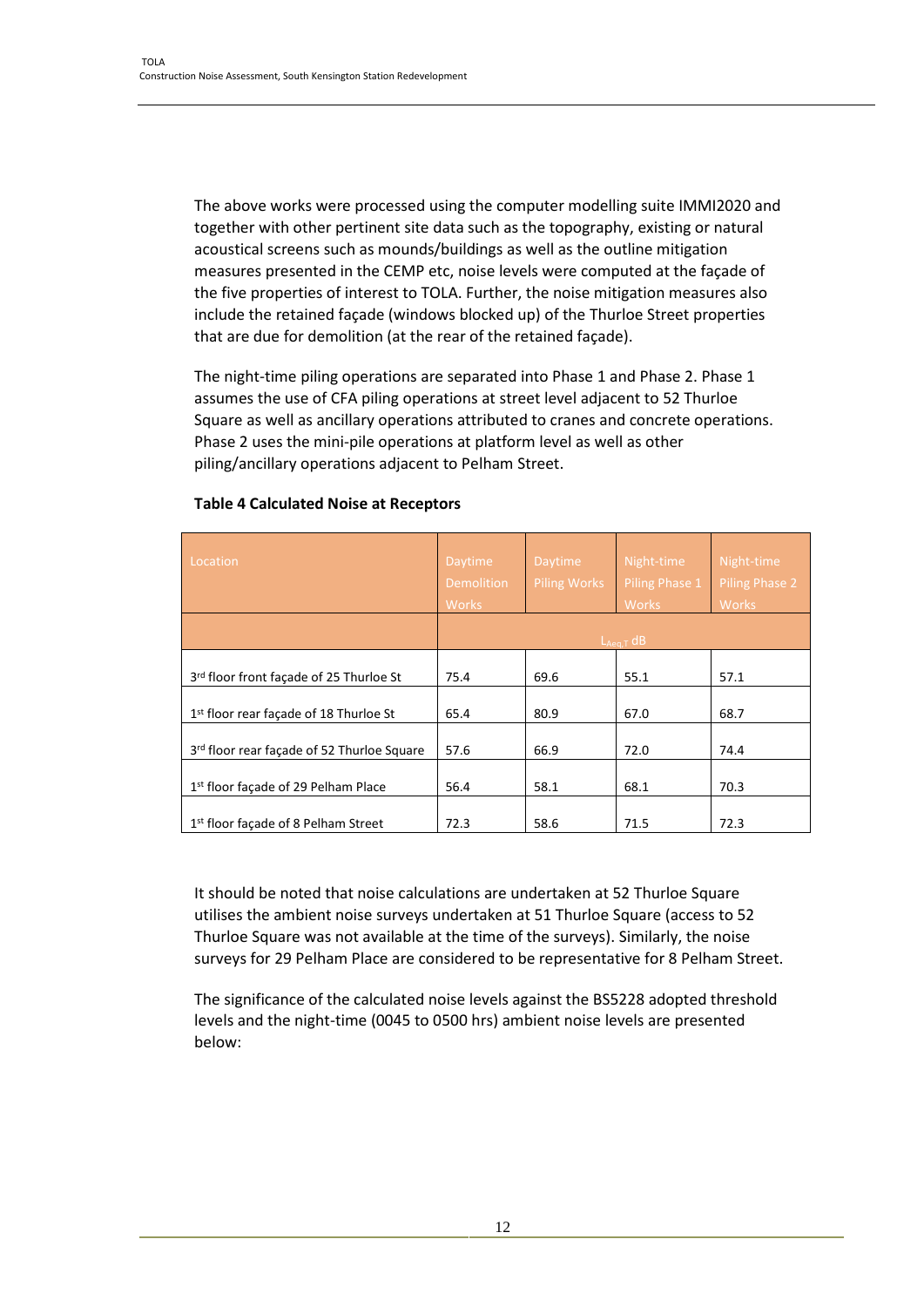| Location                                      | <b>Daytime</b><br><b>Demolition</b><br><b>Works</b> | <b>Daytime Piling</b><br><b>Works</b><br>Above SOAEL? | Night-time<br>Phase 1 Piling<br><b>Works</b> | Night-time<br>Phase 2<br><b>Piling Works</b> | <b>Noise Level</b><br><b>Increase</b><br>over night-<br>time period<br>$(0045$ to<br>0500 hrs)<br>dB (ambient<br>$L_{Aeq,T}$ )<br>Phase 1, |
|-----------------------------------------------|-----------------------------------------------------|-------------------------------------------------------|----------------------------------------------|----------------------------------------------|--------------------------------------------------------------------------------------------------------------------------------------------|
|                                               |                                                     |                                                       |                                              |                                              | Phase 2                                                                                                                                    |
| 3rd floor front façade of 25<br>Thurloe St    | Yes                                                 | Yes                                                   | No*                                          | Yes                                          | 6,8                                                                                                                                        |
| 1st floor rear façade of 18<br>Thurloe St     | $No*$                                               | Yes                                                   | Yes, above<br><b>UAEL</b>                    | Yes, above<br><b>UAEL</b>                    | 15,17                                                                                                                                      |
| 3rd floor rear façade of 52<br>Thurloe Square | No                                                  | Yes                                                   | Yes, above<br><b>UAEL</b>                    | Yes, above<br><b>UAEL</b>                    | 27,29                                                                                                                                      |
| 1st floor façade of 29 Pelham<br>Place        | <b>No</b>                                           | No                                                    | Yes, above<br><b>UAEL</b>                    | Yes, above<br><b>UAEL</b>                    | 11,14                                                                                                                                      |
| 1st floor façade of 8 Pelham<br>Street        | Yes                                                 | No                                                    | Yes, above<br><b>UAEL</b>                    | Yes, above<br><b>UAEL</b>                    | 15,16                                                                                                                                      |

## **Table 5 Significance of Calculated Noise Levels**

*\*The construction noise level at this receptor is on the borderline of the SOAEL criterion*

For the consideration of the calculated noise levels in context of the existing ambient noise levels (LAeq,T), the chart below shows the above level difference for 52 Thurloe Square.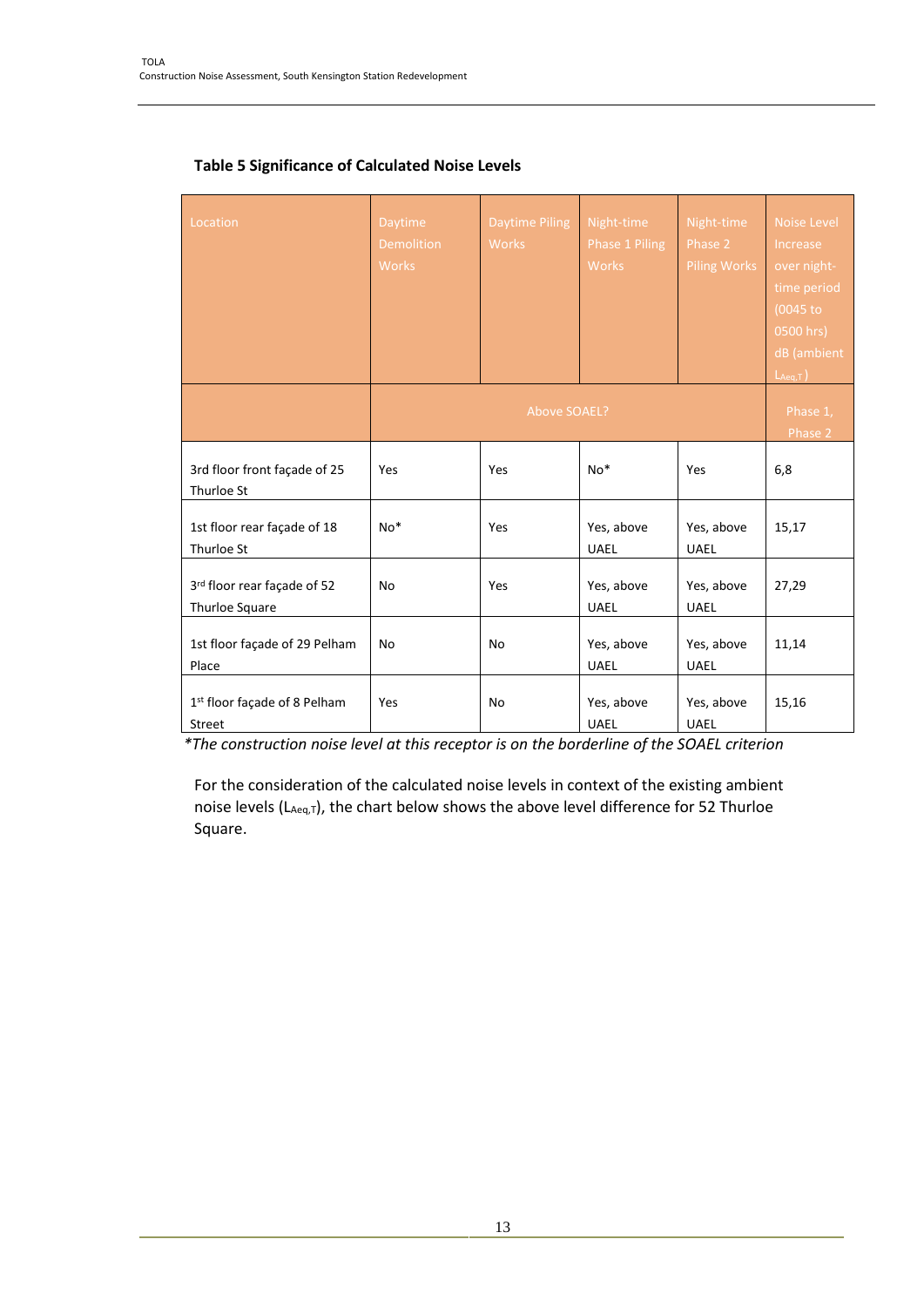

## **Figure 2 Comparison of potential night-time piling noise against the existing ambient noise levels (day/night), 52 Thurloe Square**

As can be seen from the above, night-time piling works will have the potential to cause wide-spread community disturbance (with noise level increases between 6 and 29 dB anticipated at night) and taking into account that some listed properties have single glazed windows and piling works at night may continue for several weeks, there is likely to be regular sleep deprivation/awakening which may, perhaps, lead to a physiological response. This situation will be greatly exacerbated during the spring/summer months when open windows may be desired by the residential occupiers adjacent to the works.

## **4.2 Other Considerations**

There will be a number of ancillary operations associated with the night-time piling including concrete deliveries. Currently, it is anticipated that there will be between 9 to 11 HGV deliveries for a 24 period for the first six months of 2023. However, the number of deliveries at night is not in the public domain. We anticipate several night-time deliveries on Thurloe Street, Pelham Place/St and Thurloe Square and with noise levels for each delivery approaching 80 dB  $L_{Aeq,T}$  (at 10m), a potential for sleep awaking due to short event high noise changes over the night-time ambient noise levels between 0045 to 0500 hrs is a genuine concern for TOLA.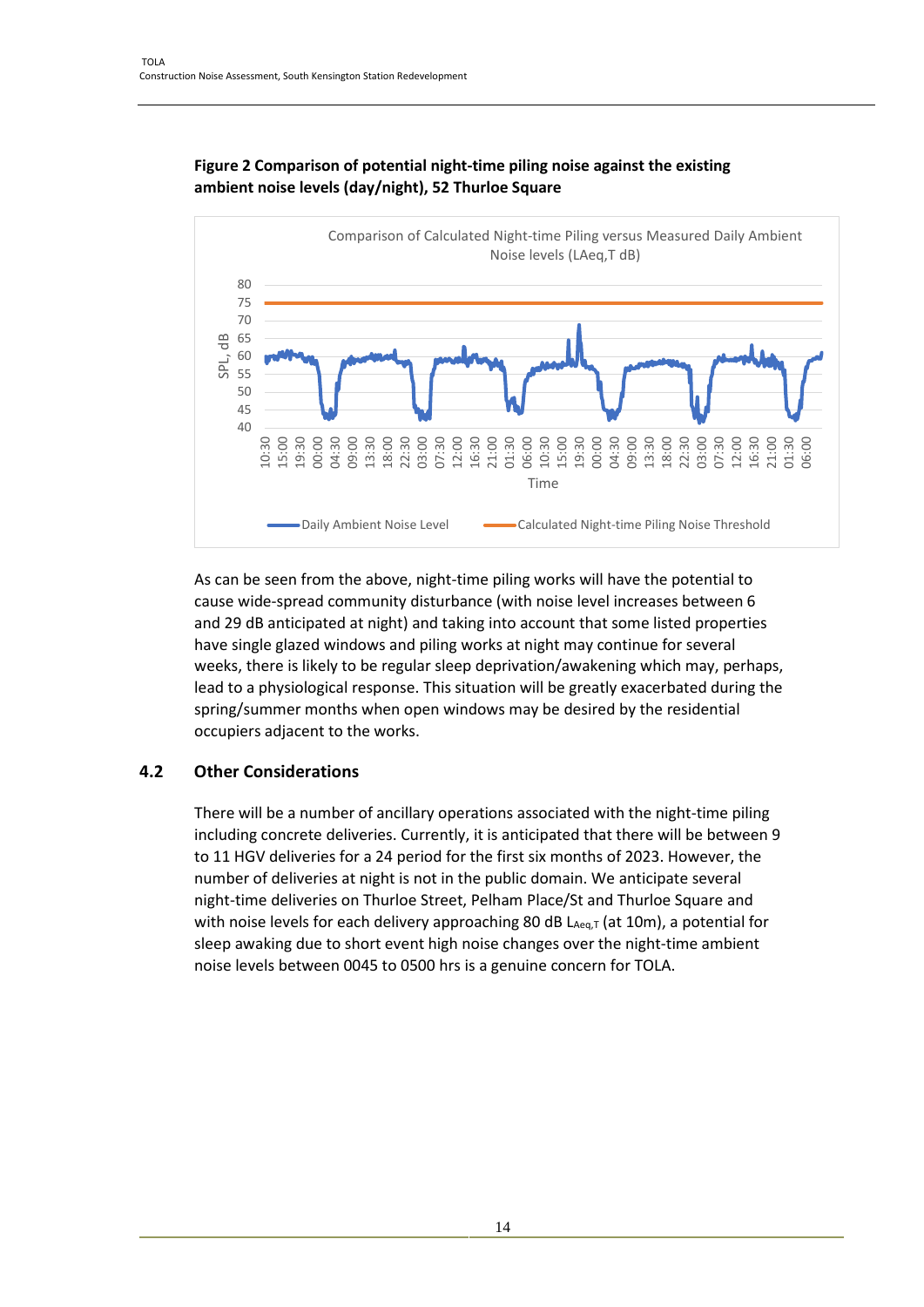## **5.0 SUMMARY AND CONCLUSIONS**

SPL Acoustics, on behalf of TOLA, has undertaken an initial construction noise assessment for a proposed redevelopment of South Kensington Station, Royal Borough of Kensington & Chelsea.

Ambient noise levels adjacent to the redevelopment site have been measured and utilised for the assessment of noise as calculated in accordance with BS5228:2009+A1:2014 'Construction Code of Practice for noise & vibration control on construction & open sites'.

Information contained in the development's outline Construction Environmental Management Plan (CEMP) has been applied for an assessment of demolition and day/night-time piling. For the purposes of this assessment, typical plant for the above-mentioned activities including the mitigation measures in the CEMP have been modelled to gauge the potential construction related noise levels at nearby residential receptors.

Our findings indicate that during the daytime demolition and piling activities, noise levels at some of the receptors is above the adopted criterion which will therefore require further mitigation measures. At night, piling activities show an exceptionally large increase in noise levels over the existing early morning hours at all receptors under consideration. Further, our assessment indicates that night-time piling noise at the majority of the receptors outlined in this report to be above both the SOAEL and the UAEL adopted criterion.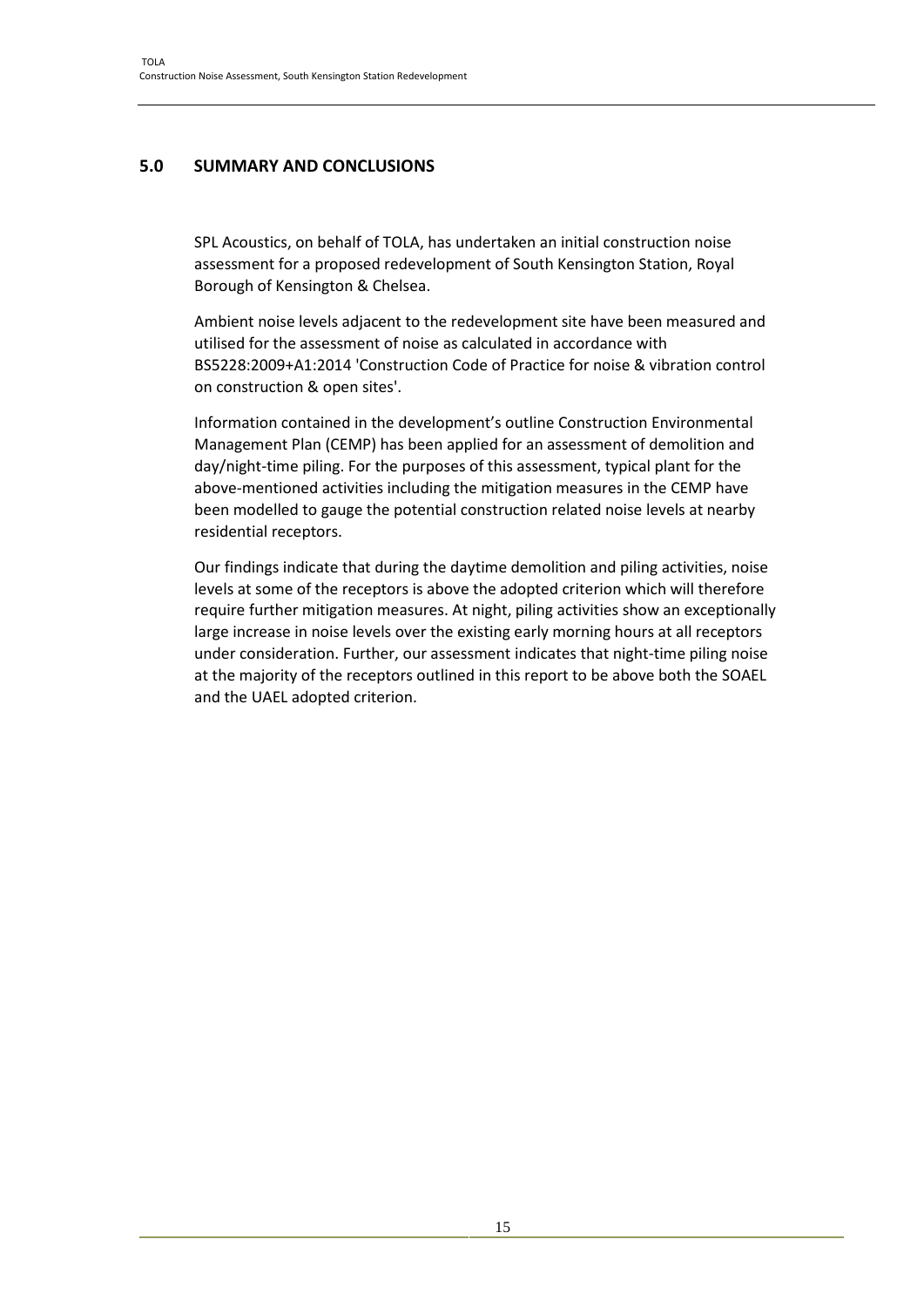#### **Appendix A**

#### **Introduction to Noise**

In order to assist the understanding of acoustic terminology and the relative change in noise, the following background information is provided. The human ear can detect a very wide range of pressure fluctuations, which are perceived as sound. In order to express these fluctuations in a manageable way, a logarithmic scale called the decibel, or dB scale is used. The decibel scale typically ranges from 0 dB (the threshold of hearing) to over 120 dB.

The ear is less sensitive to some frequencies than to others. The A-weighting scale is used to approximate the frequency response of the ear. Levels weighted using this scale are commonly identified by the notation dB(A).

A noise impact on a community is deemed to occur when a new noise is introduced that is out of character with the area, or when a significant increase above the pre-existing ambient noise level occurs. For levels of noise that vary with time, it is necessary to employ a statistical index that allows for this variation. These statistical indices are expressed as the sound level that is exceeded for a percentage of the time period of interest.

In the UK, traffic noise is measured as the LA10, the noise level exceeded for 10% of the measurement period. The LA90 is the level exceeded for 90% of the time and has been adopted to represent the background noise level in the absence of discrete events. An alternative way of assessing the time varying noise levels is to use the equivalent continuous sound level, LAeq. This is a notional steady level that would, over a given period of time, deliver the same sound energy as the actual fluctuating sound.

To put these quantities into context, where a receiver is predominantly affected by continuous flows of road traffic, a doubling or halving of the flows would result in a just perceptible change of 3dB, while an increase of more than 25%, or a decrease of more than 20%, in traffic flows represent changes of 1dB in traffic noise levels (assuming no alteration in the mix of traffic or flow speeds).

Note that the time constant and the period of the noise measurement should be specified. For example, BS 4142 specifies background noise measurement periods of 1 hour during the day and 5 minutes during the night. The noise levels are commonly symbolised as A90(1hour) and LA90(5mins). The noise measurement should be recorded using a 'FAST' time response equivalent to 0.125 ms.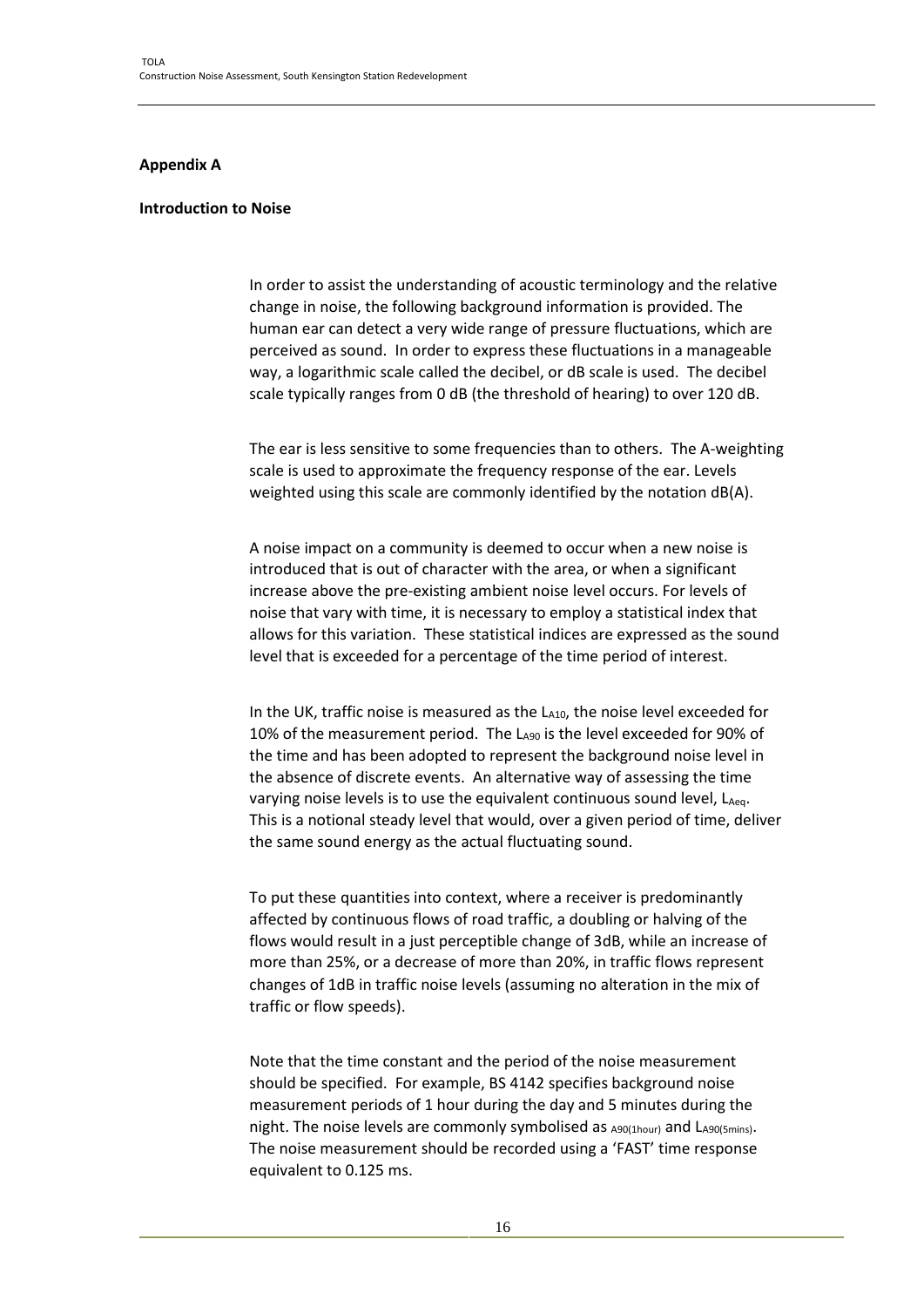|                             | <b>Table A1: Glossary of Terms</b>                                                                                                                                                                                                                                                                                                                                          |
|-----------------------------|-----------------------------------------------------------------------------------------------------------------------------------------------------------------------------------------------------------------------------------------------------------------------------------------------------------------------------------------------------------------------------|
| <b>Term</b>                 | <b>Definition</b>                                                                                                                                                                                                                                                                                                                                                           |
| Decibel (dB)                | A scale for comparing the ratios of two quantities, including sound pressure and sound power.<br>The difference in level between two sounds s1 and s2 is given by 20 log10 (s1/s2). The decibel<br>can also be used to measure absolute quantities by specifying a reference value that fixes one                                                                           |
|                             | point on the scale. For sound pressure, the reference value is 20µPa.                                                                                                                                                                                                                                                                                                       |
| A-weighting, dB(A)          | The unit of sound level, weighted according to the A-scale, which takes into account the<br>increased sensitivity of the human ear at some frequencies.                                                                                                                                                                                                                     |
| Noise Level Indices         | Noise levels usually fluctuate over time, so it is often necessary to consider an average or<br>statistical noise level. This can be done in several ways, so a number of different noise indices<br>have been defined, according to how the averaging or statistics are carried out.                                                                                       |
| $L_{eq,T}$                  | A noise level index called the equivalent continuous noise level over the time period T. This is the<br>level of a notional steady sound that would contain the same amount of sound energy as the<br>actual, possibly fluctuating, sound that was recorded.                                                                                                                |
| $L_{\text{max,T}}$          | A noise level index defined as the maximum noise level during the period T. L <sub>max</sub> is sometimes<br>used for the assessment of occasional loud noises, which may have little effect on the overall $L_{eq}$<br>noise level but will still affect the noise environment. Unless described otherwise, it is measured<br>using the 'fast' sound level meter response. |
| $L_{90,T}$                  | A noise level index. The noise level exceeded for 90% of the time over the period T. L <sub>90</sub> can be<br>considered to be the "average minimum" noise level and is often used to describe the<br>background noise.                                                                                                                                                    |
| Free-Field                  | Far from the presence of sound reflecting objects (except the ground), usually taken to mean at<br>least 3.5m                                                                                                                                                                                                                                                               |
| Ambient Noise Level         | The totally encompassing sound in a given situation at a given time, usually composed of a sound<br>from many sources both distant and near $(L_{Aeq,T})$ .                                                                                                                                                                                                                 |
| <b>Residual Noise Level</b> | The ambient noise remaining at a given position in a given situation when specified sources are<br>Suppressed to a degree such that they do not contribute to the ambient noise level (LAeq,T)                                                                                                                                                                              |
| Specific Noise Level        | The equivalent continuous A-weighted sound pressure level at the assessment position produced<br>by the specific noise source (the noise source under investigation) over a given time interval<br>$(L_{Aeq,T})$                                                                                                                                                            |
| <b>Rating Noise Level</b>   | The specific noise level plus any adjustment for the characteristic features of the noise $(L_{A \cup T}L)$ .                                                                                                                                                                                                                                                               |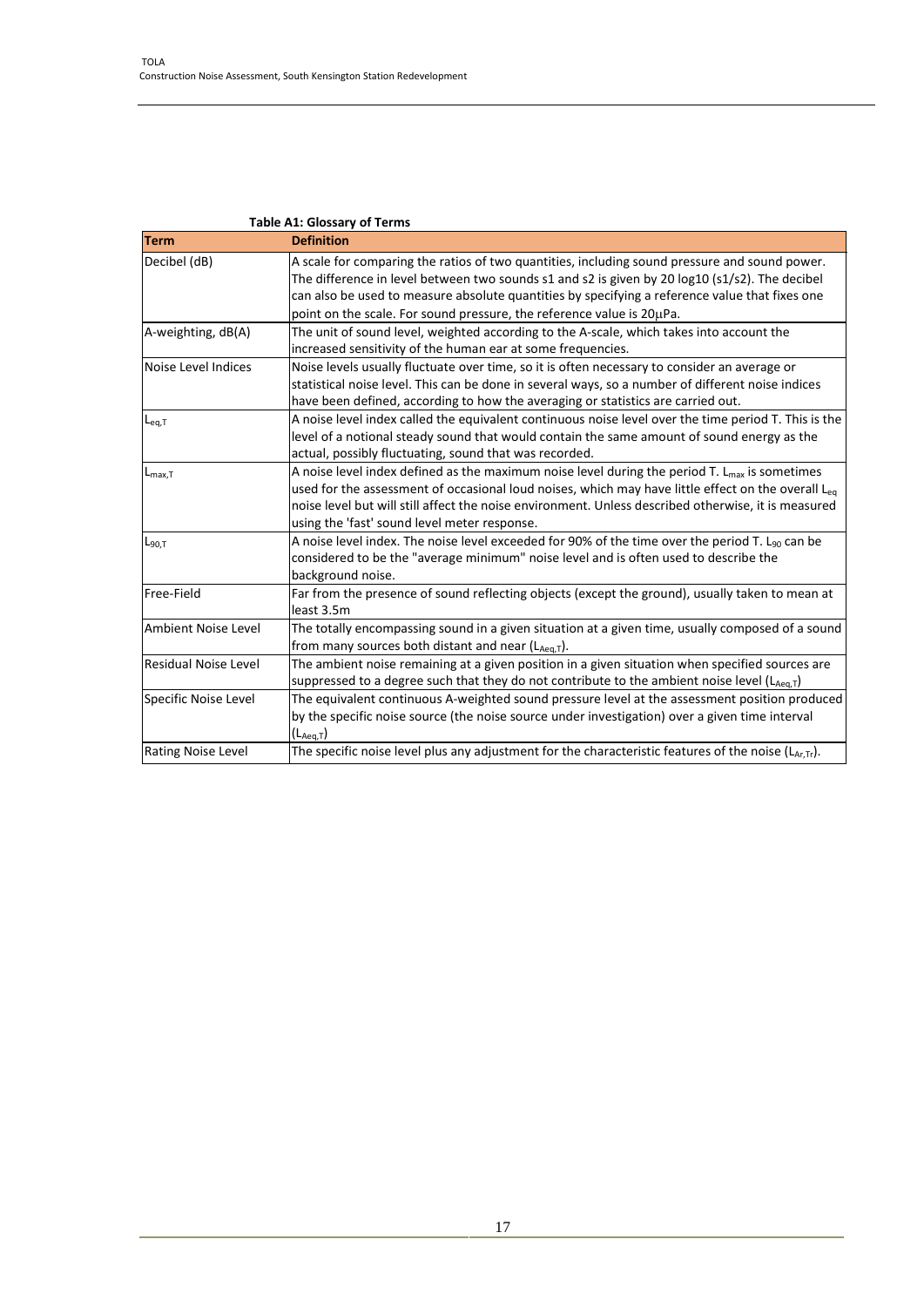# **Appendix B**

## **Noise Survey Details**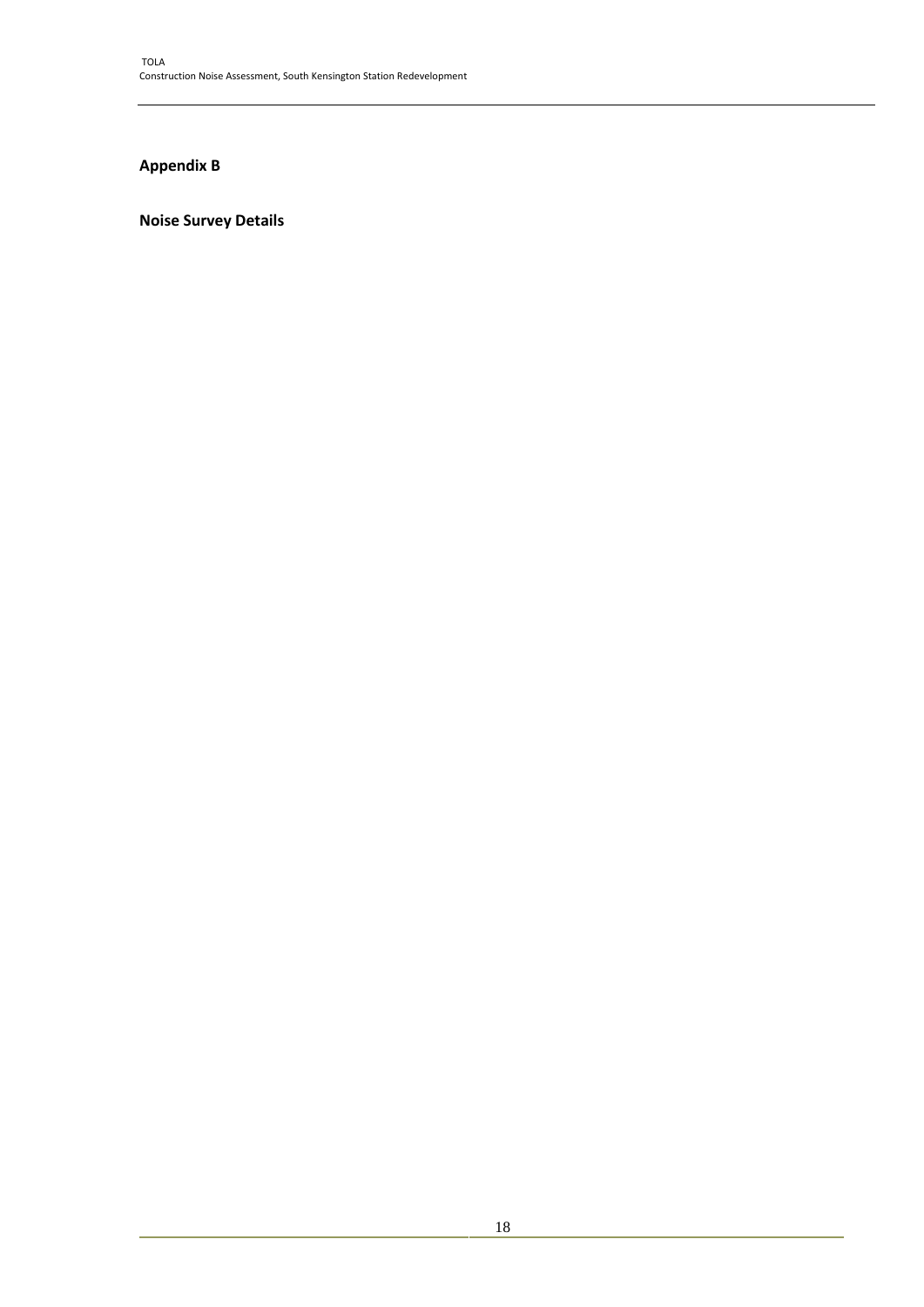#### **Noise Survey Results, 25 Thurloe Street**



#### **Noise Survey Results, 18 Thurloe Street**

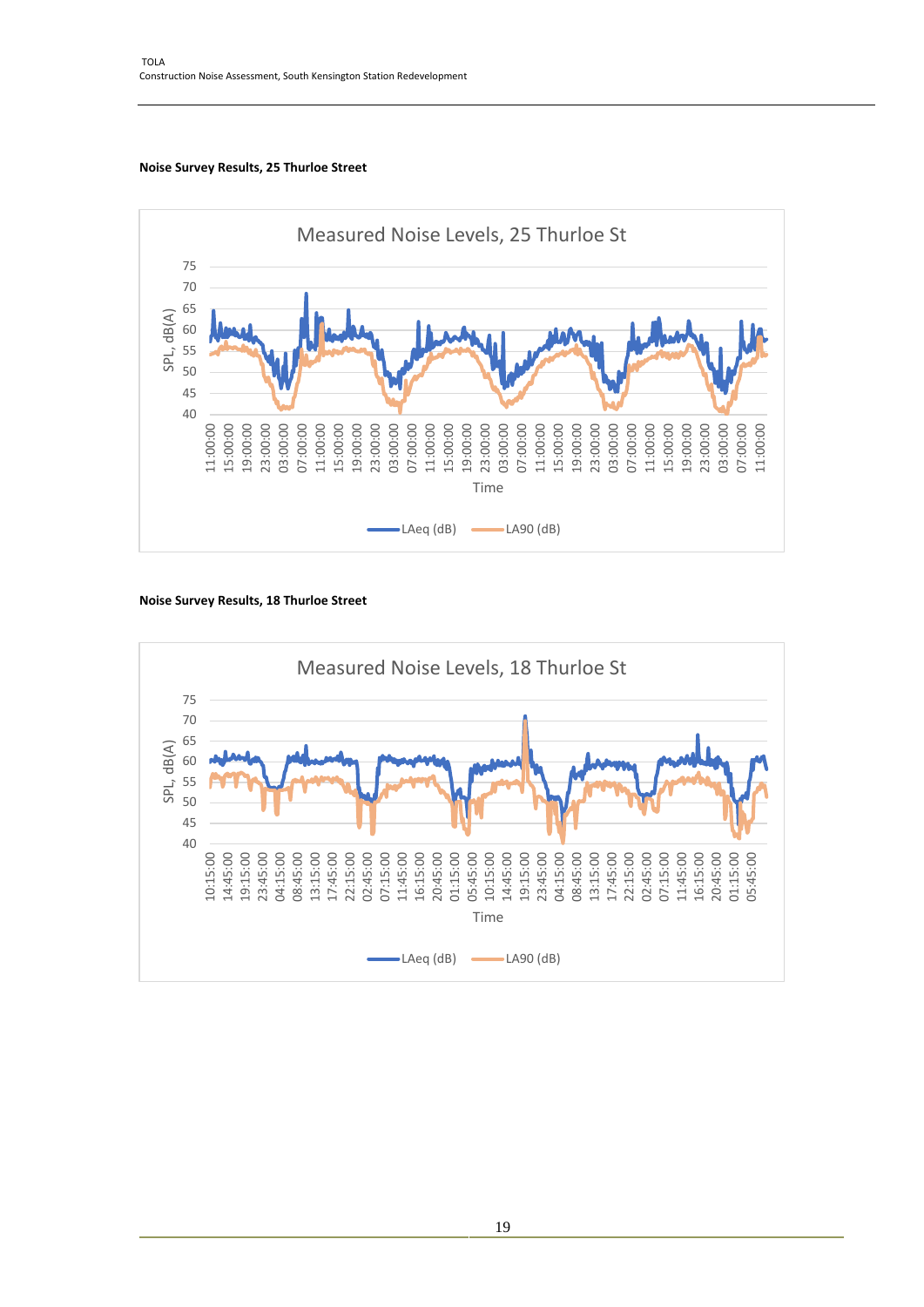



#### **Noise Survey Results, 29 Pelham Place**